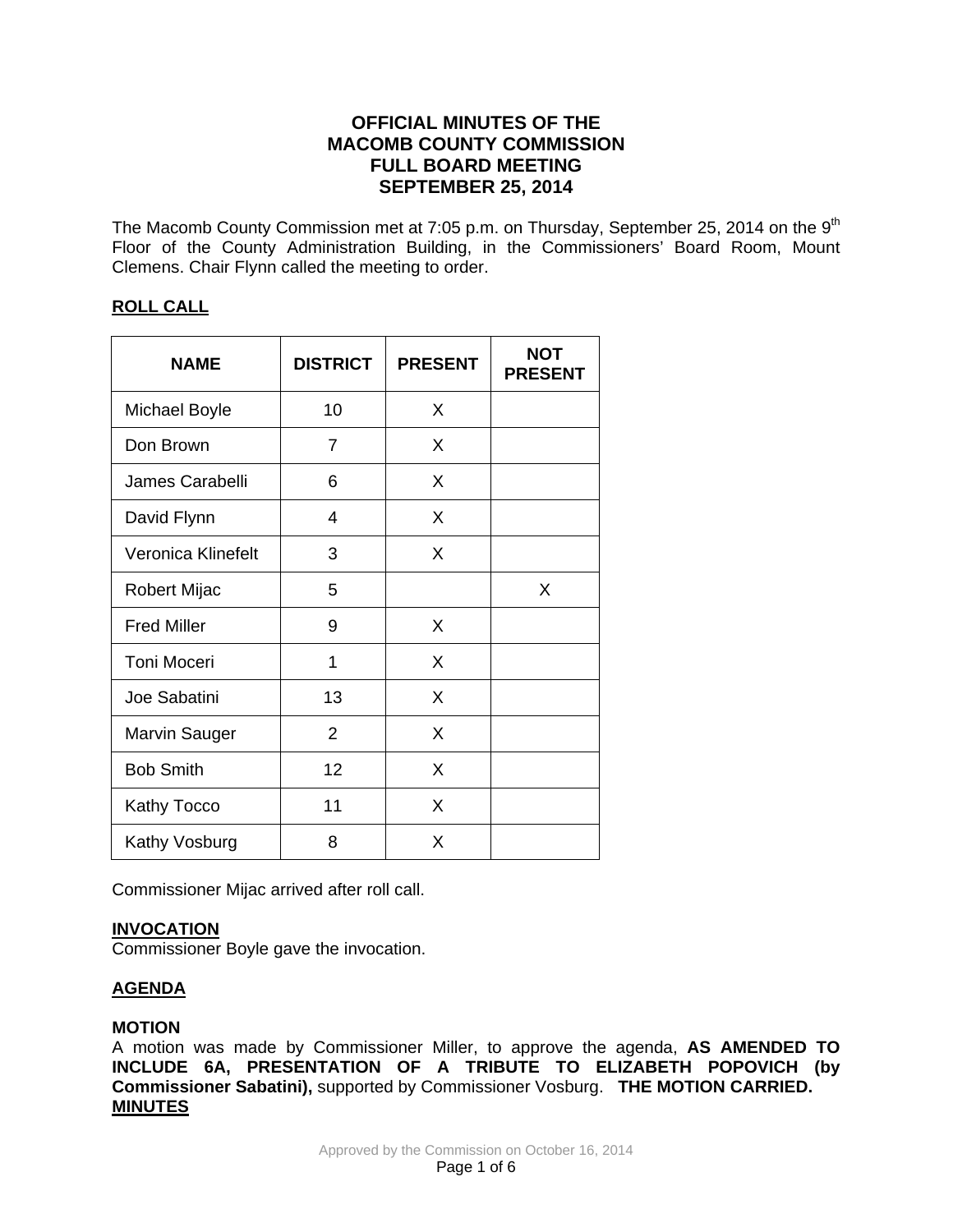## **MOTION**

A motion was made by Commissioner Carabelli, to approve the minutes dated August 20, 2014, September 11, 2014 (FB), September 11, 2014, (PH) and September 18, 2014 (Special), supported by Commissioner Sabatini. **THE MOTION CARRIED**.

## **PUBLIC HEARING ON GREAT LAKES WATER AUTHORITY MEMORANDUM OF UNDERSTANDING AND ARTICLES OF INCORPORATION**

Karen Spranger, 7520 Hudson, Warren

#### **PUBLIC PARTICIPATION**

None

#### **CORRESPONDENCE FROM EXECUTIVE**

#### **MOTION**

A motion was made by Commissioner Smith, to receive and file memo from the Executive on his Statement of Position on Commission Authority regarding Policies, Resolutions and Ordinances, supported by Commissioner Vosburg. **THE MOTION CARRIED.**

#### **COMMITTEE REPORTS:**

#### **MOTION**

Commissioner Brown made a motion to waive the reading of the minutes, supported by Commissioner Miller. **THE MOTION CARRIED.**

#### **HEALTH & HUMAN SERVICES COMMITTEE MEETING – September 22, 2014**

No report

#### **INFRASTRUCTURE COMMITTEE MEETING – September 23, 2014**

No report.

#### **FINANCE COMMITTEE MEETING – September 24, 2014**

The reading of the recommendations from the Finance Committee was waived and a motion was made by Chair Miller, supported by Commissioner Smith, to adopt the committee recommendations.

- **R14-195** Approve the five-year contract for animal control services for the City of St. Clair Shores; further, a copy of this Board of Commissioners' action is directed to be delivered forthwith to the Office of the County Executive.
- **R14-196** Approve the Neighborhood Stabilization Program 3 (NSP3) Program amendment, which does not affect the County budget; it is a U.S. Department of Housing and Urban Development budget adjustment; further, a copy of this Board of Commissioners' action is directed to be delivered forthwith to the Office of the County Executive.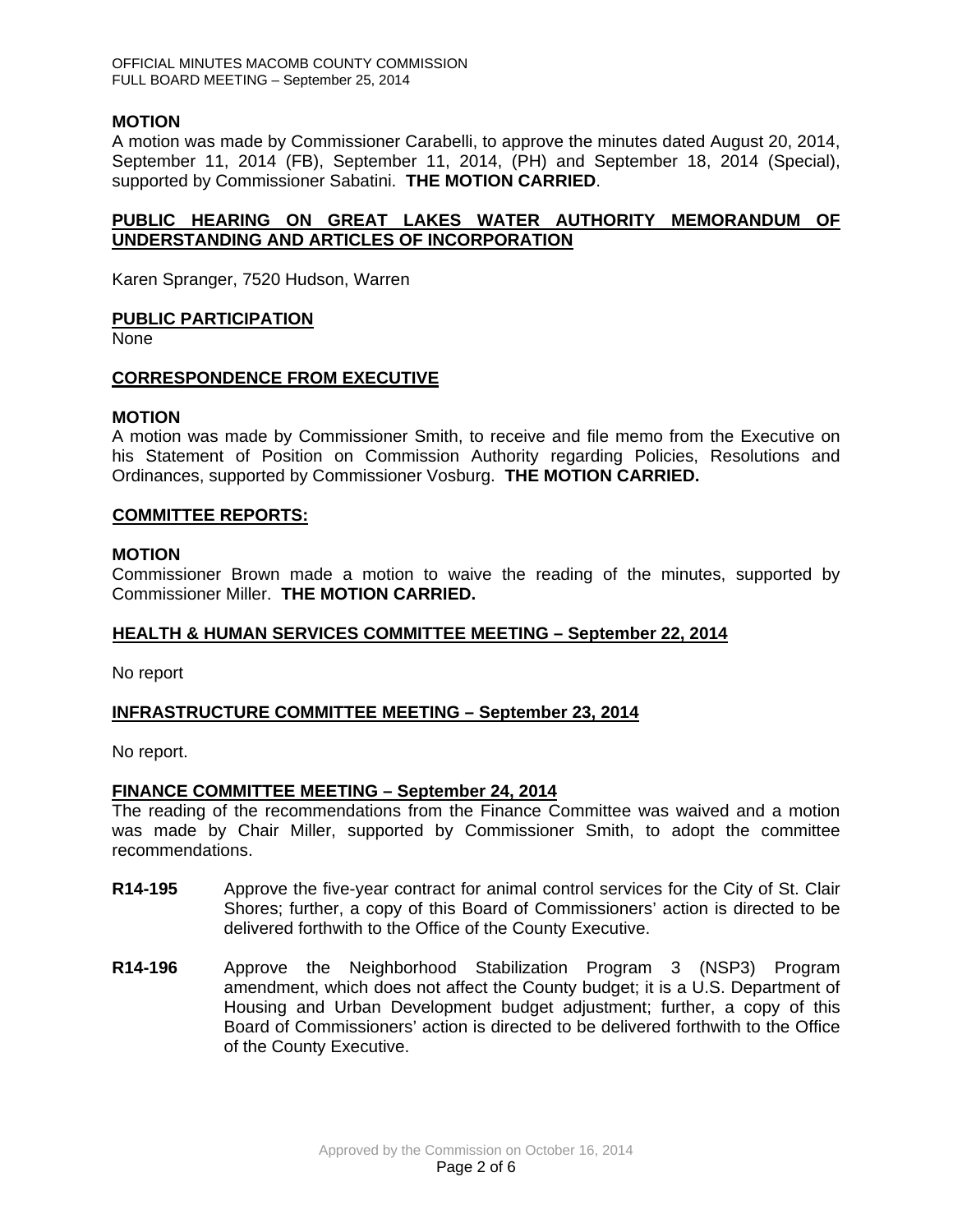- **R14-197** Authorize an increase in the Health Grant Fiscal Fund for the Health Department in the amount of \$5,000 for the Medical Reserve Corp award from the Michigan Department of Community Health, Office of Public Health Preparedness; further, this budget action addresses budgetary issues only. It does not constitute the Commission's approval of any County contract. If a contract requires Commission approval under the County's Contracting Policy or the County's Procurement Ordinance, such approval must be sought separately; further, a copy of this Board of Commissioners' action is directed to be delivered forthwith to the Office of the County Executive.
- **R14-198** Approve the award of Request for Proposal of GIS-ROW Easement Layer to Remote Sensing and GIS Research and Outreach Services/Michigan State University in the amount of \$84,932 and authorizing the signing of associated contracts by Mark Deldin; further, a copy of this Board of Commissioners' action is directed to be delivered forthwith to the Office of the County Executive.
- **R14-199** Approve the award of bid and contract between the Macomb County Department of Roads and Anglin Civil, LLC for trail work to the Mt. Clemens and Clinton Township Hike/Bike Paths at a cost of \$421,844.20; further, a copy of this Board of Commissioners' action is directed to be delivered forthwith to the Office of the County Executive.
- **R14-200** Approve the contract outlining scope of work and funding for road widening and resurfacing along Gratiot from south of M-19 (26 Mile) to M-19/Main Street in the Village of New Haven at a cost of \$578,300 to the County Department of Roads; further, a copy of this Board of Commissioners' action is directed to be delivered forthwith to the Office of the County Executive.
- **R14-201** Approve the contract between the Macomb County Department of Roads and the Michigan Department of Transportation for signal upgrades on Metropolitan Parkway at a total project cost of \$1,789,200; further, a copy of this Board of Commissioners' action is directed to be delivered forthwith to the Office of the County Executive.
- **R14-202** Execute the AIA Standard Form of Agreement (B101-2007), as modified, between the County of Macomb and Wakely Associates, Inc./Architects for the professional design services for the Central Campus Renovations – Project One, in the amount of \$1,634,907, plus reimbursable allowance not to exceed \$64,000; funding for this project is in the Capital Plan; further, a copy of this Board of Commissioners' action is directed to be delivered forthwith to the Office of the County Executive.
- **R14-203** Execute the AIA Standard Form of Agreement (B101-2007), as modified, between the County of Macomb and Partners in Architecture, PLC, for the professional design services for the Central Campus Renovations – Project Two, in the amount of \$729,875, plus reimbursable allowance not to exceed \$3,200; funding for this project is in the Capital Plan; further, a copy of this Board of Commissioners' action is directed to be delivered forthwith to the Office of the County Executive.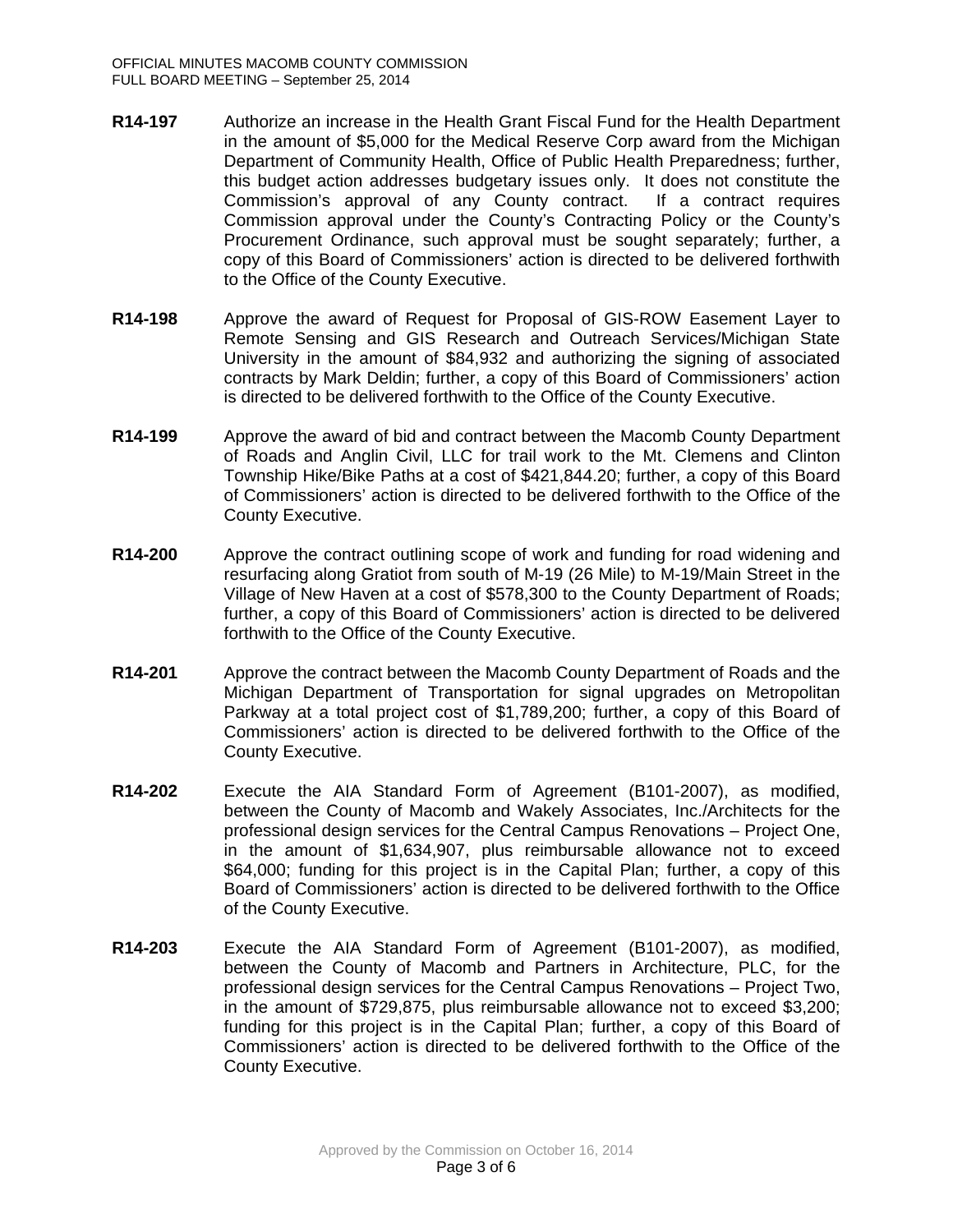- **R14-204** Authorize Mark Grammatico to purchase three months of military service time in the Macomb County Employees Retirement System under State Law MCLA 46.12a(14); further, a copy of this Board of Commissioners' action is directed to be delivered forthwith to the Office of the County Executive.
- **R14-205** Authorize William Licavoli to purchase 30 months of military service time in the Macomb County Employees Retirement System under State Law MCLA 46.12a(14); further, a copy of this Board of Commissioners' action is directed to be delivered forthwith to the Office of the County Executive.
- **R14-206** Concur in the recommendation of Corporation Counsel concerning the case of Robert Boekema vs. County of Macomb, et al; further, a copy of this Board of Commissioners' action is directed to be delivered forthwith to the Office of the County Executive.

## **THE MOTION CARRIED.**

## **PRESENTATION ON GREAT LAKES WATER AUTHORITY – FOCUS ON GOVERNANCE**

#### **MOTION**

A motion was made by Commissioner Smith, to receive and file GLWA presentation, supported by Commissioner Tocco. **THE MOTION CARRIED.**

### **BOARD CHAIR REPORT**

Chair Flynn gave his report.

#### **MOTION**

**R14-207** A motion was made by Commissioner Vosburg, to receive and file the Board Chair report, supported by Commissioner Smith. **THE MOTION CARRIED.**

## **PROCLAMATIONS**

#### **MOTION**

A motion was made by Commissioner Miller, to adopt the following Proclamations in their entirety, supported by Commissioner Smith.

- **R14-208** Proclaiming October 3, 2014 as Manufacturing Day in Macomb County (offered by Board Chair; include all Commissioners; recommended by Infrastructure Committee on 09/23/14)
- **R14-209** Commending Giovanni "John" Lolacono on being named the "2014 Man of the Year" (offered by Carabelli & Sabatini; recommended by Infrastructure Committee on 09/23/14)

#### **THE MOTION CARRIED.**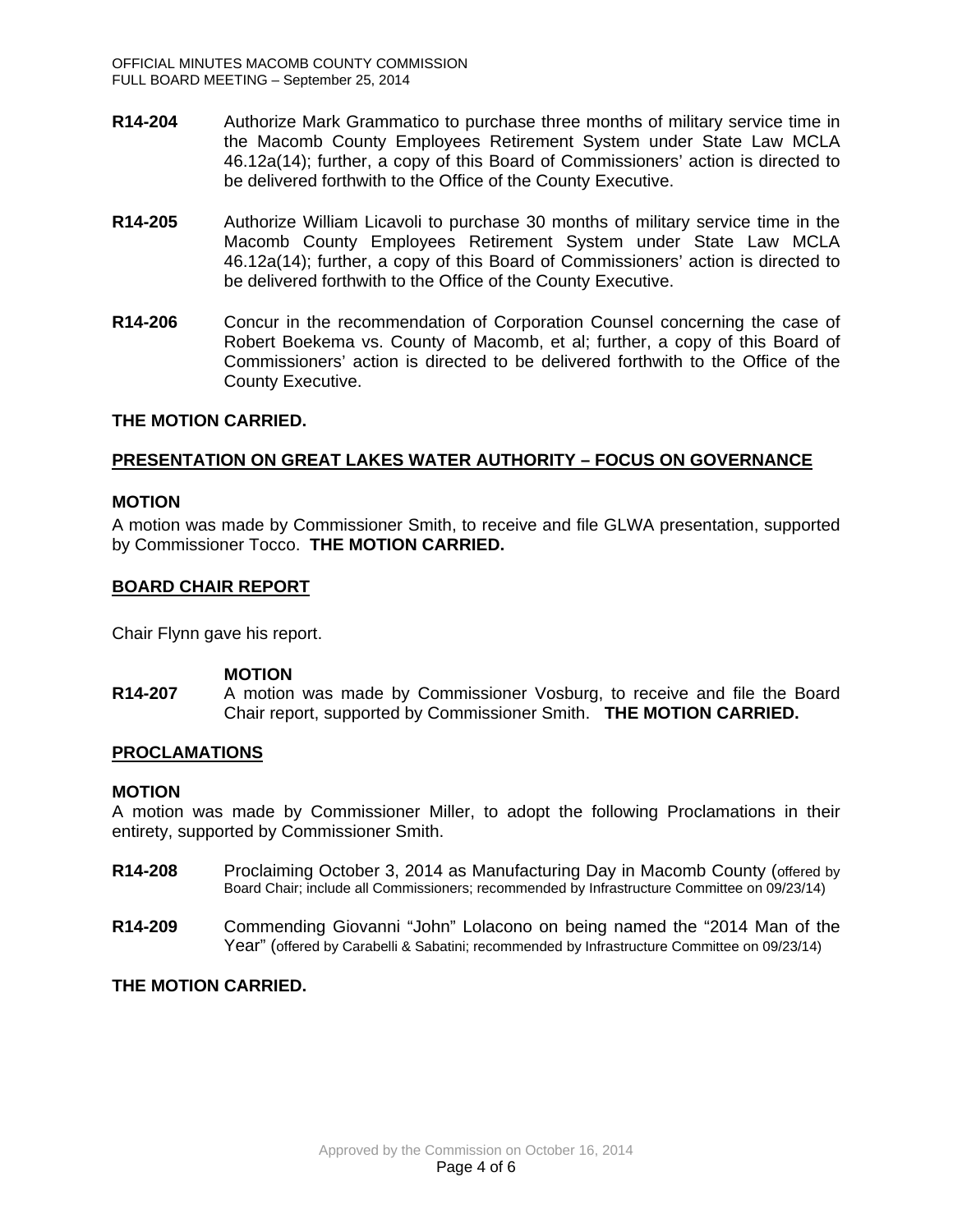## **RESOLUTION**

#### **MOTION**

A motion was made by Commissioner Moceri, to adopt the following Resolution, supported by Commissioner Miller.

**R14-210** Supporting Michigan House Bill 5785 to restore authority to Trial-Level Courts to apply fees that was taken away by *People v. Cunningham* (offered by Vosburg, include Klinefelt & Moceri; recommended by Finance Committee on 09/24/14)

### **THE MOTION CARRIED.**

#### **NEW BUSINESS**

None

#### **PUBLIC PARTICIPATION**

Karen Spranger, 7520 Hudson, Warren David Novak, 51742 Deborah Circle, Chesterfield

### **ROLL CALL**

| <b>NAME</b>          | <b>DISTRICT</b> | <b>PRESENT</b> | <b>NOT</b><br><b>PRESENT</b> |
|----------------------|-----------------|----------------|------------------------------|
| <b>Michael Boyle</b> | 10              | X              |                              |
| Don Brown            | 7               | X              |                              |
| James Carabelli      | 6               | X              |                              |
| David Flynn          | 4               | X              |                              |
| Veronica Klinefelt   | 3               | X              |                              |
| Robert Mijac         | 5               | X              |                              |
| <b>Fred Miller</b>   | 9               | X              |                              |
| Toni Moceri          | 1               | X              |                              |
| Joe Sabatini         | 13              | X              |                              |
| <b>Marvin Sauger</b> | $\overline{2}$  | X              |                              |
| <b>Bob Smith</b>     | 12              | X              |                              |
| <b>Kathy Tocco</b>   | 11              | X              |                              |
| Kathy Vosburg        | 8               | X              |                              |